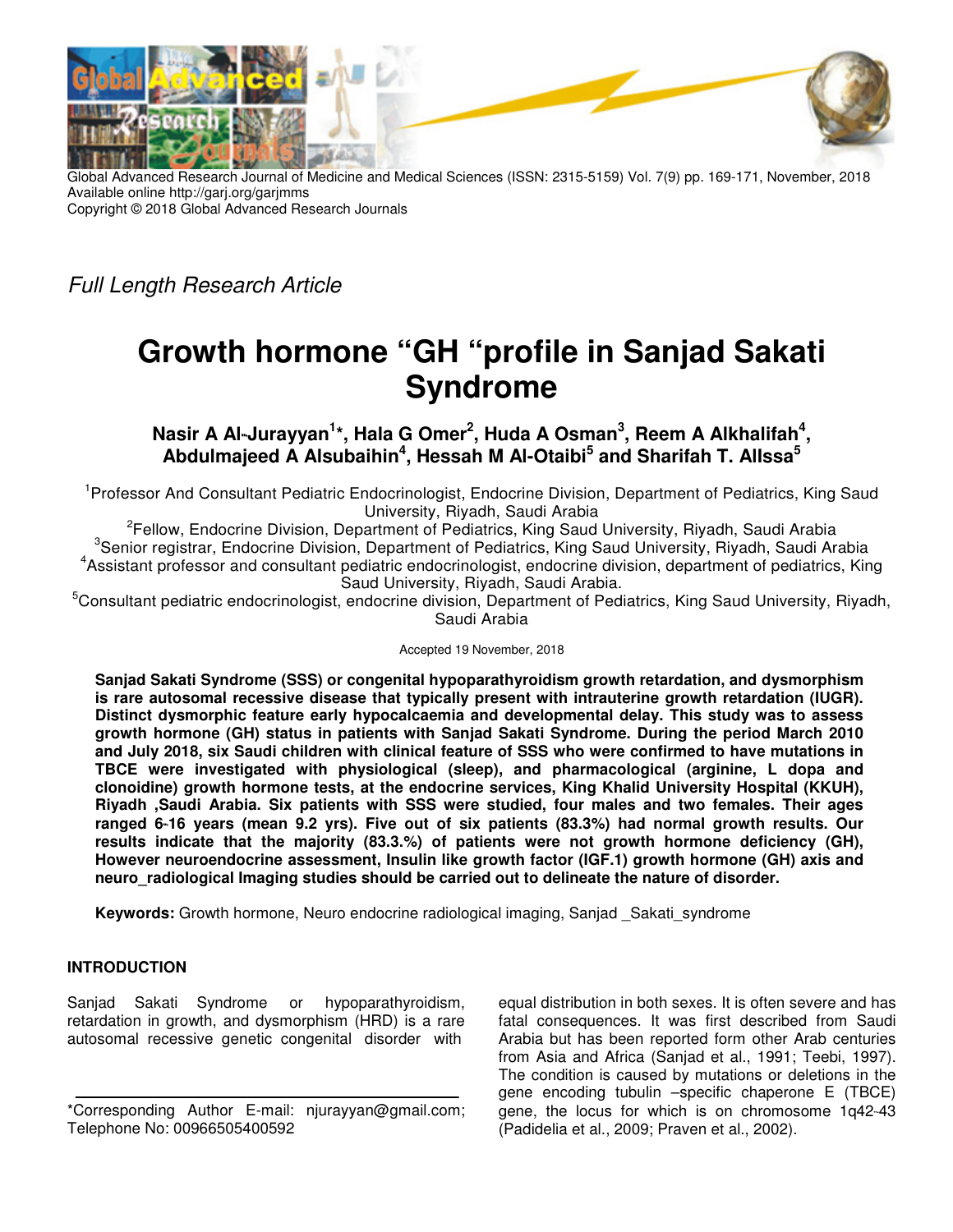#### **Table 1.** Demographic Characteristics

|   | Serial No Age in year Sex GA BW IUGR |   |  |               |     | <b>Clinical presentation</b>                      |  |  | Consanguinity | <b>TBCE</b>          |
|---|--------------------------------------|---|--|---------------|-----|---------------------------------------------------|--|--|---------------|----------------------|
|   |                                      |   |  |               |     | Hypoparathyridism growth retardation dysmorphi sm |  |  |               | <b>Gene Mutation</b> |
|   |                                      |   |  | M 32 1530 g   | $+$ |                                                   |  |  |               |                      |
| 2 |                                      |   |  | M 38 1670 g   | $+$ |                                                   |  |  |               |                      |
| 3 |                                      |   |  | F 40 1430 g   | $+$ |                                                   |  |  |               |                      |
| 4 | 16                                   |   |  | M 40 1640 g + |     |                                                   |  |  |               | N.D                  |
| 5 |                                      |   |  | F 39 1948 g   | $+$ |                                                   |  |  |               |                      |
|   |                                      | м |  | 38 2160 g     |     |                                                   |  |  |               |                      |

N.= number, M = male, F = female,  $GA$  = gestational age, BW = birth weight, g = gram

**Table 2.** Post-- Provocative Tests results

|   | Serial N. Age year sex |   | Growth hormone stimulation                                                           |      |      |     |  |  |  |
|---|------------------------|---|--------------------------------------------------------------------------------------|------|------|-----|--|--|--|
|   |                        |   | Sleep (6) patients Arginine (6) patients L .dopa (4) patients Clonidine (2) patients |      |      |     |  |  |  |
|   |                        | M | 11.3                                                                                 | 15.6 | 1.6  | ND  |  |  |  |
| 2 | 6                      | M | 3.8                                                                                  | 10.6 | 13.6 | N   |  |  |  |
| 3 |                        |   | 17.7                                                                                 | 3.8  | 10.7 | ND  |  |  |  |
| 4 | 16                     | M | 1.1                                                                                  | 11.1 | ND   | 2.5 |  |  |  |
| 5 |                        |   | 3.7                                                                                  | 4.5  | ND   | 3.5 |  |  |  |
| 6 | 10                     | м | 16.5                                                                                 | 12.6 | 5.6  | ND  |  |  |  |

Based on literature review, fostered by the clinical expiriance and to the best of our knowledge there were conflicted results of growth hormone secretion in such patients.

Richardson and Kirk (1990) found growth hormone deficiency in three children in their cohort of eight, while Sanjad et al (1991) reported normal growth hormone concentration in eight of eight tested subject.

In this study we assess growth hormone (GH) secretion in six patients with Sanjad Sakati Syndrome (SSS) or congenital hypoparathyroidism growth retardation, and dysmorphism.

## **MATERIALS AND METHODS**

During the period March 2010 and July 2018, six Saudi patients were tested to know growth hormone status due to sever growth retardation. Growth velocities of these children were subnormal (more than 3SD below the mean).

They were diagnosed with Sanjad-Sakati-syndrome (SSS) .They were four males, and two females. Their ages ranged from 6-16 years (mean 10 years).

After detailed history and physical examinations, an initial screening investigation, including Complete blood count, renal function, Bone profile and Thyroid function tests were performed.

After taking performed consents from the parents, all were subjected to growth hormone studies. One physiological test, namely night sampling at 60 and 90 mins after onset of sleep, and at 4 :0AM .while the patient

was asleep were done .The following morning, two biochemical growth hormone provocation test utilizing (arginine ,L dopa and clonidine) were performed as suggested (Tillmann et al., 1996).

Radioimmunoassay was used for growth hormone measurement using pharmacies kits.

#### **RESULTS**

Patients were of Saudi origin, consanguinity was present in four, However homozygous mutation in tubulin co factor E (TBCE), which confirm the diagnosis. The demographic data were shown in table 1. Six patients were included. Four males and two females their ages ranged between 6 and 16 years (mean 9.2 years). They were found to have clinical features of SSS, with congenital hypoparathyroidism, sever growth retardation and variable dysmorphic features.

The patients were not anemic, mean hemoglobin was 11.2  $g/dl$  (mean 10.4-14.1). Renal and bone profile were normal, on therapy (one alpha cholecalciferol, and calcium supplement). All patients were biochemically euthyriod. Peak plasma growth hormone concentration, post sleep ranged from 1.1 to 17.7 µg/l (mean 9.01). Table 2, which also showed the results of arginine (six patients) L-dopa (four patients) and clonidine (two patients). No single provocative test for growth hormone was diagnostic, However combining the result of one post sleep provocative test and two pharmacological test showed normal results in five of our patients.